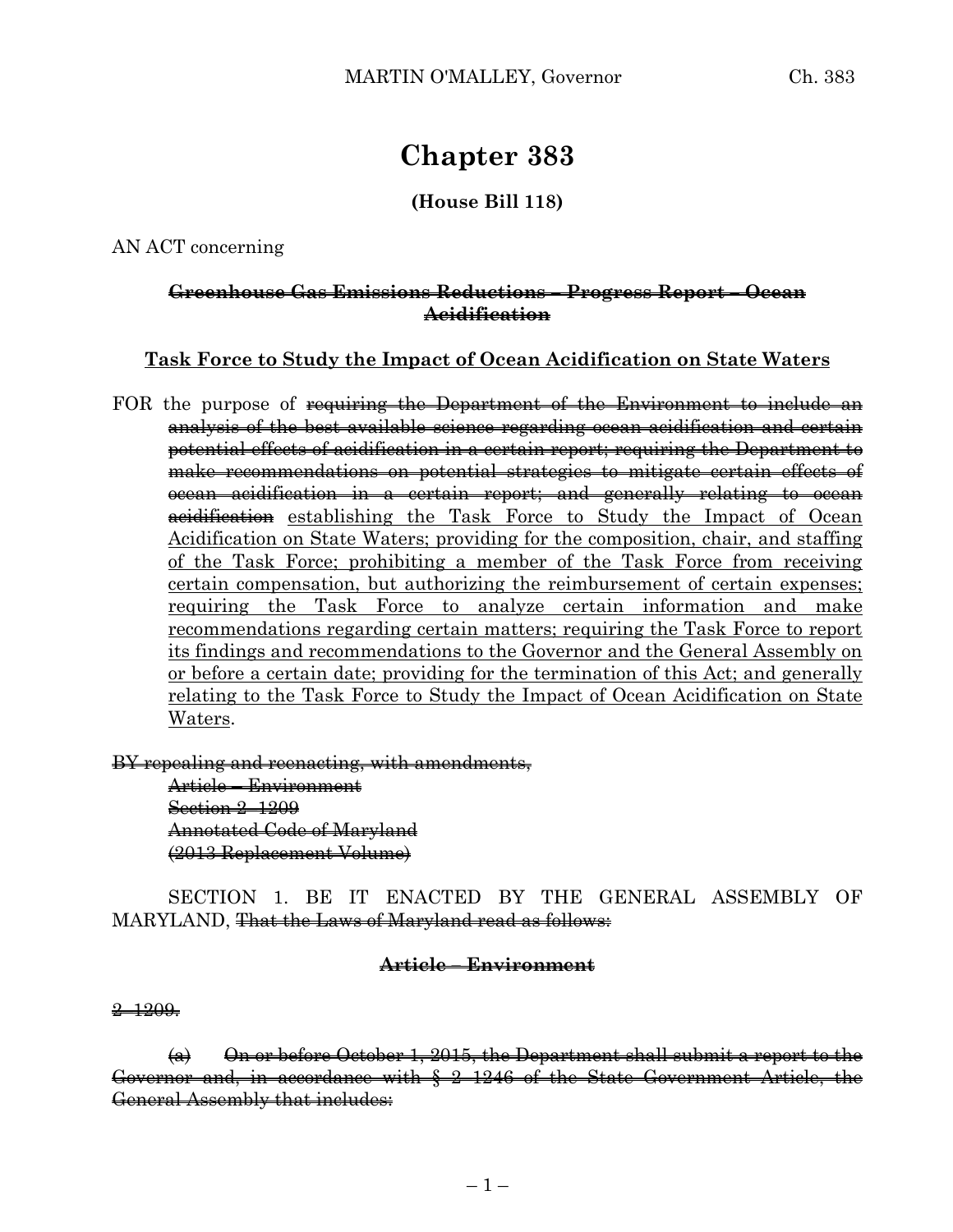(1) A summary of the State's progress toward achieving the 2020 emissions reduction required by the plan under § 2–1205 of this subtitle;

(2) An update on emerging technologies to reduce greenhouse gas emissions;

 $\left(\frac{1}{2}\right)$  A review of the best available science, including updates by the Intergovernmental Panel on Climate Change, regarding the level and pace of greenhouse gas emissions reductions and sequestration needed to avoid dangerous anthropogenic changes to the Earth's climate system;

(4) Recommendations on the need for science–based adjustments to the requirement to reduce statewide greenhouse gas emissions by 25% by 2020;

(5) A summary of additional or revised regulations, control programs, or incentives that are necessary to achieve the 25% reduction in statewide greenhouse gas emissions required under this subtitle, or a revised reduction recommended in accordance with item (4) of this subsection;

(6) The status of any federal program to reduce greenhouse gas emissions and any transition by the State from its participation in the Regional Greenhouse Gas Initiative to a comparable federal cap and trade program; **[**and**]**

(7) An analysis of the overall economic costs and benefits to the State's economy, environment, and public health of a continuation or modification of the requirement to achieve a reduction of 25% in statewide greenhouse gas emissions by 2020, including reductions in other air pollutants, diversification of energy sources, the impact on existing jobs, the creation of new jobs, and expansion of the State's low carbon economy**;**

**(8) AN ANALYSIS OF THE BEST AVAILABLE SCIENCE REGARDING OCEAN ACIDIFICATION AND THE POTENTIAL EFFECTS OF ACIDIFICATION ON THE ECOLOGY OF STATE WATERS AND ON STATE FISHERIES; AND**

**(9) RECOMMENDATIONS ON POTENTIAL STRATEGIES TO MITIGATE THE EFFECTS OF ACIDIFICATION ON STATE WATERS AND ON STATE FISHERIES**.

(b) The report required under subsection (a) of this section shall be subject to a public comment and hearing process conducted by the Department. That:

(a) There is a Task Force to Study the Impact of Ocean Acidification on State Waters.

(b) The Task Force consists of the following members: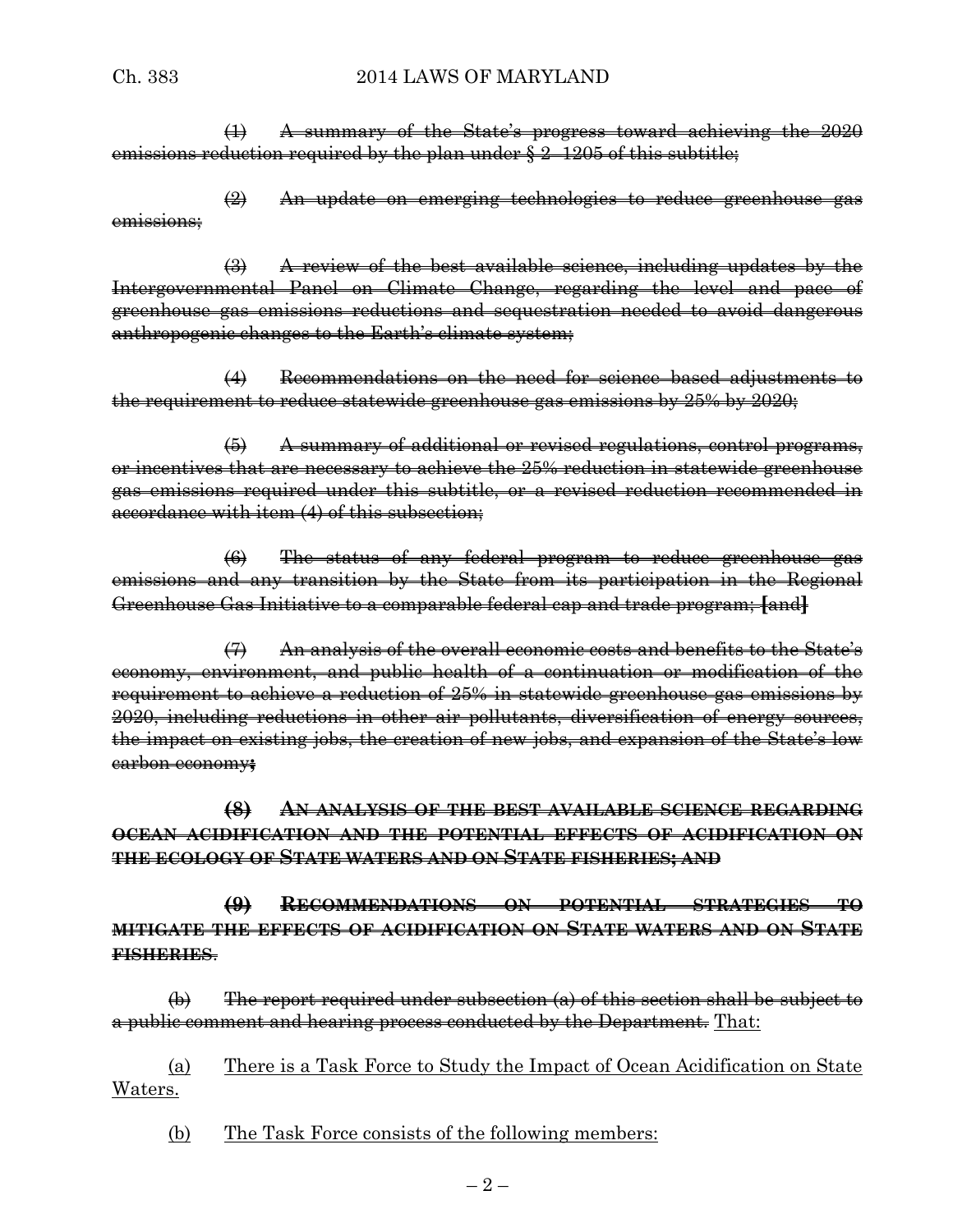*(1) one member of the Senate of Maryland, appointed by the President of the Senate;*

*(2) one member of the House of Delegates, appointed by the Speaker of the House;*

(1) *(3)* the Secretary of Natural Resources, or the Secretary's designee;

(2) *(4)* the Secretary of the Environment, or the Secretary's designee; and

(3) *(5)* the following members, appointed by the Governor:

- (i) one representative of the State's aquaculture industry;
- (ii) one representative of the Maryland Watermen's Association;
- (iii) one representative of the National Aquarium, Baltimore;

(iv) one representative of the University of Maryland Center for Environmental Science; and

(v) one representative of the Chesapeake Bay Foundation.

(c) The Governor shall designate the chair of the Task Force.

(d) The Department of Natural Resources shall provide staff for the Task Force.

- (e) A member of the Task Force:
	- (1) may not receive compensation as a member of the Task Force; but

(2) is entitled to reimbursement for expenses under the Standard State Travel Regulations, as provided in the State budget.

(f) The Task Force shall:

(1) analyze the best available science regarding ocean acidification and the potential effects of acidification on the ecology of State waters and on State fisheries; and

(2) make recommendations regarding potential strategies to mitigate the effects of acidification on State waters and on State fisheries.